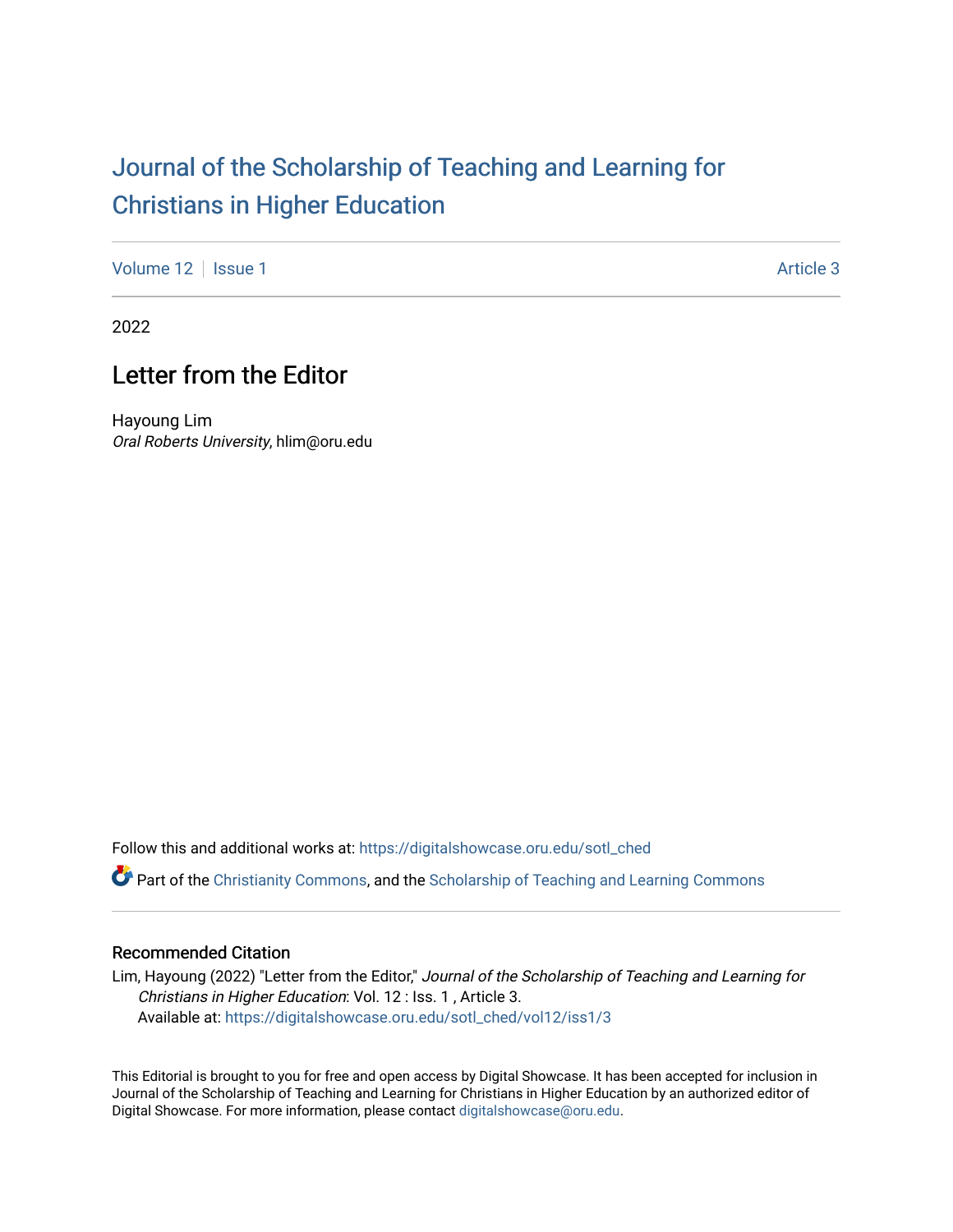## LETTER FROM THE EDITOR

Hayoung Lim

*T*he key attribute of the current edition of *The Journal of the Scholarship of Teaching and Learning for Christians in Higher Education* (a.k.a., *The Journal*) is mindfulness. Mindfulness is the quality or state of being conscious or aware of something or someone. It is a mental state achieved by focusing one's awareness on the present moment while calmly acknowledging and accepting one's feelings, thoughts, and bodily sensations—and it is often used as a therapeutic technique. The featured editorial, original research articles, and book reviews in this issue of *The Journal* can help our Christian educators to be fully aware of their identity, acknowledge their mission, accept their calling, and practice mindful teaching techniques.

The editorial titled "Finding Shalom" and a book review by Kezia Daniels—*How Shall We Then Care? A Christian Educator's Guide to Caring for Self, Learners, Colleagues, and Community*—promote mindfulness and care through "self-compassion." Two other book reviews focus on theological education: *Beyond Profession: The Next Future of Theological Education* reviewed by James B. Shelton and *Forming Ministers or Training Leaders? An Exploration of Practice in Theological Colleges* reviewed by James Barber.

Three additional books reviewed in this issue focus on one primary theme for each book. *The Outrageous Idea of Christian Teaching*, reviewed by Garrett Trott, focuses on how a Christian teacher in higher education integrates (or should integrate) his or her faith and teaching. *Ethics at the Heart of Higher Education*, reviewed by Robert S. Thorpe, focuses on teaching ethics in a variety of disciplines in both Christian and secular colleges and universities. *Identity in Action:*